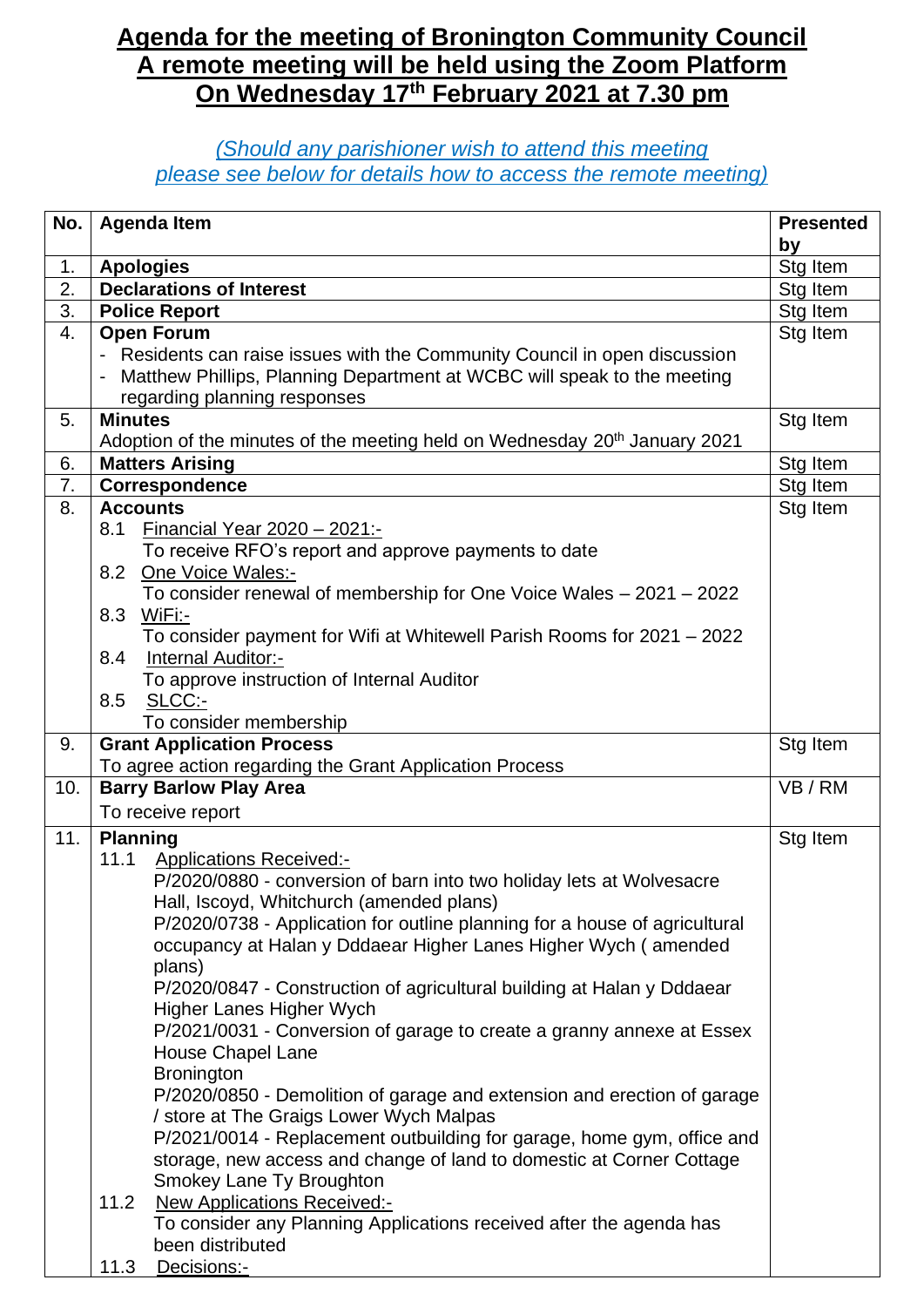|     | Approved:-                                                                                                           |             |
|-----|----------------------------------------------------------------------------------------------------------------------|-------------|
|     | P/2020 /0557 - Ash House School Lane Bronington<br>P/2020/0581 - Maelor Forest Nurseries, Ellesmere Road, Bronington |             |
| 12. | <b>Highways</b>                                                                                                      | Stg Item    |
|     | To consider request for vehicle speed activated signage in the 40 mph zone at                                        |             |
|     | The Chequer on the A525                                                                                              |             |
| 13. | <b>Neighbourhood Watch</b>                                                                                           | <b>VB</b>   |
|     | To receive report and agree action                                                                                   |             |
| 14. | <b>Community Room</b>                                                                                                |             |
|     | 14.1<br>Signage:- to agree to pay £87.47 plus vat for a sign to go on the                                            |             |
|     | Community Room and the fixing of sign                                                                                |             |
|     | Use of Room:- to agree that the Library, serving the local community, can<br>14.2                                    |             |
|     | use the Community Room FOC once a month until they are able to use                                                   |             |
|     | their library van again                                                                                              |             |
|     | Use of Room:- to agree that Bronington Rainbows and Bronington<br>14.3                                               |             |
|     | Brownies can use the Community Room FOC, when they restart, for one                                                  |             |
|     | year initially                                                                                                       |             |
| 15. | <b>Land Opposite Shop in Bronington</b>                                                                              | <b>BM</b>   |
|     | To receive update and agree any action(s)                                                                            |             |
| 16. | <b>Bronington Shop</b>                                                                                               | <b>BM</b>   |
|     | To receive update                                                                                                    |             |
| 17. | <b>Bronington School</b>                                                                                             | <b>VB</b>   |
|     | to receive report from representative to Bronington School                                                           |             |
| 18. | <b>Training</b>                                                                                                      | <b>VB</b>   |
|     | To receive report regarding training course The Council as an Employer                                               |             |
| 19. | <b>Complaints Procedure</b>                                                                                          | <b>BM</b>   |
|     | To receive report and agree action                                                                                   |             |
| 20. | Chairmanship                                                                                                         | Stg Item    |
|     | To consider the nomination process                                                                                   |             |
| 21. | Wrexham and Flintshire Area Committee Meeting (One Voice Wales)                                                      | <b>BMSS</b> |
|     | To receive report from representatives regarding meeting on 26 <sup>th</sup> January 2021                            |             |
| 22. | <b>Any Other Business</b>                                                                                            | Stg Item    |
|     | <b>PART TWO</b>                                                                                                      |             |
| 1.  | <b>Press and Public</b>                                                                                              | Stg Item    |
|     | To resolve to exclude the press and members of the public as the items to be                                         |             |
|     | discussed are either of a contractual or sensitive nature and relate to                                              |             |
|     | employment matters.                                                                                                  |             |
| 2.  | <b>Clerk's Salary</b>                                                                                                | Stg Item    |
|     | To review the Clerk's salary for the financial year April 2021 - March 2022                                          |             |

**Signed:-** Ruth Shackleton (Clerk) **th February 2021**

## *How to Join the Community Council Remote Meeting:-*

*Parishioners are welcome to join the remote meeting and may speak during the Open Forum part of the meeting. (Please note, where there is a Part Two to be considered the press and members of the* public will be excluded from the meeting as the items to be discussed are either of a contractual or *sensitive nature.)*

*To register to join the meeting please contact the Clerk via email: [broningtoncommunitycouncil@hotmail.co.uk](mailto:broningtoncommunitycouncil@hotmail.co.uk) You will then receive an invite to join the meeting.*

*Should any parishioner wish to speak during the Open Forum part of the meeting please request to do so when registering to join the meeting and please state the subject matter you wish to speak about.*